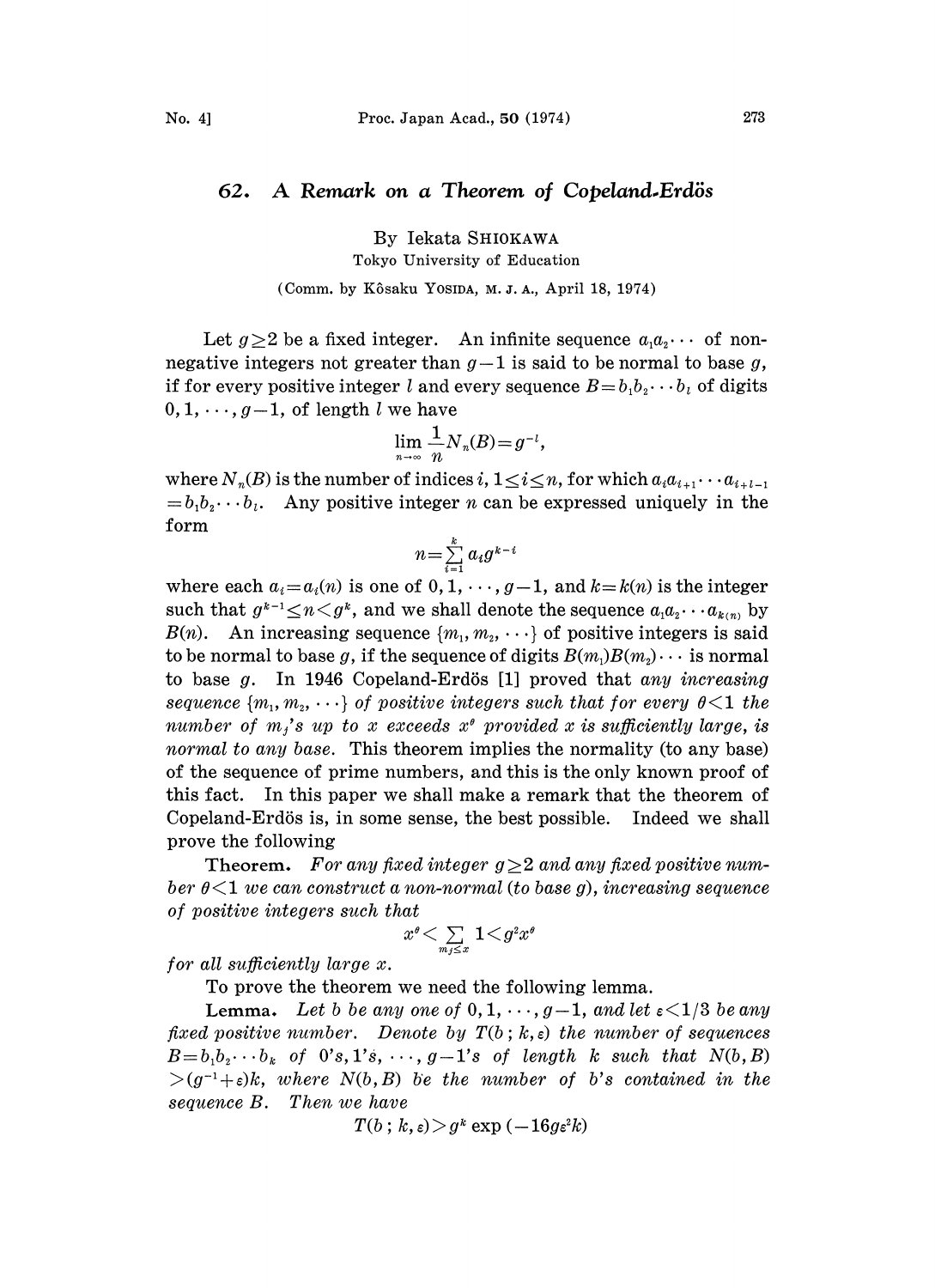for all positive integers k satisfying  $\varepsilon^2 k > \log k > 2$ .

**Proof.** Case (i): Suppose that 
$$
k = ng
$$
 and put

$$
p(ng, l) = {ng \choose l} (g-1)^{ng-l}.
$$

Then we have

$$
T(b ; k, \varepsilon) = \sum_{l > (g-1+i)ng} p(ng, l)
$$
  
= 
$$
\sum_{j > ing} p(ng, n+j).
$$

On the other hand, for  $j=[\varepsilon n g]+1$ , we have  $p(ng, n+j)$   $(ng-n)(ng-n-1)\cdots(ng-n-j+1)$  $p(ng, n)$   $(n+1)(n+2)\cdots(n+j)(g-1)^{j}$  $\cdots \left(1-\frac{j-1}{n(q-1)}\right)$ 

$$
>\exp\Big(-\frac{j(j+1)}{2n}-\frac{3}{2}\,\frac{j(j-1)}{2n(g-1)}\Big)\!\ge\!\exp\Big(-\frac{3}{2n}j^2\Big).
$$

At the same time we find easily

$$
p(ng, n) \! > \! n^{-\frac{1}{2}}g^{ng}.
$$

Thus we have

$$
\begin{aligned} T(b\mathbin{;} k,\varepsilon)\!>\!n^{-\mathbf{i}} g^{nq}\exp\left(-\frac{3}{2n}(\varepsilon n g\!+\!1)^{\!2}\right) \\ \geq& g^{nq}\exp\left(-\frac{27}{8}\varepsilon^2 n g\!-\!\frac{1}{2}\,\log n\right) \\ &>g^{nq}\exp\left(-4\varepsilon^2 n g^2\right), \end{aligned}
$$

provided  $\epsilon n g \geq 2$  and  $\epsilon^2 n g > \log n$ .

Case (ii):  $k=ng+d$ ,  $0 < d < g$ . Let  $B=b_1b_2 \cdots b_k$  be any sequence of digits of length k and let  $C=b_1b_2\cdots b_{ng}$ . If  $N(b,C)>(g^{-1}+2\varepsilon)ng$ then  $N(b, B) > (g^{-1} + \varepsilon)k$ , provided  $\varepsilon n \geq 2$ . Therefore we obtain from the result in Case (i)  $\geq g^d T(b \, ; \, ng, 2\varepsilon)$ 

$$
T(b \,;\, k,\varepsilon) \geq g^a T(b \,;\, ng,2\varepsilon) \\ > g^k \exp\left(-16 g \varepsilon^2 k\right)
$$

as required.

Proof of the theorem. Let  $T^*(1; k, \varepsilon)$  be the number of integers  $m, g^k \leq m \leq 2g^k$ , such that

$$
N(1, B(m)) > (g^{-1} + \varepsilon)(k+1). \tag{1}
$$

Consider the sequence consisting of the  $g^k$  possible arrangements of digits formed with  $0's, 1's, \dots, g-1's$  and ranked in ascending order of magnitude, and denote it by

$$
B_k(0), B_k(1), \dots, B_k(l), \dots, B_k(g^k-1).
$$
  
\n $m, g^k \leq m < 2g^k$ , we have  
\n $N(1, B(m)) = 1 + N(1, B_1(l))$ 

Then, for any m,  $g^k < m < 2g^k$ , we have

$$
N(1, B(m)) = 1 + N(1, B_k(l))
$$

where  $l=m-g^k$  and so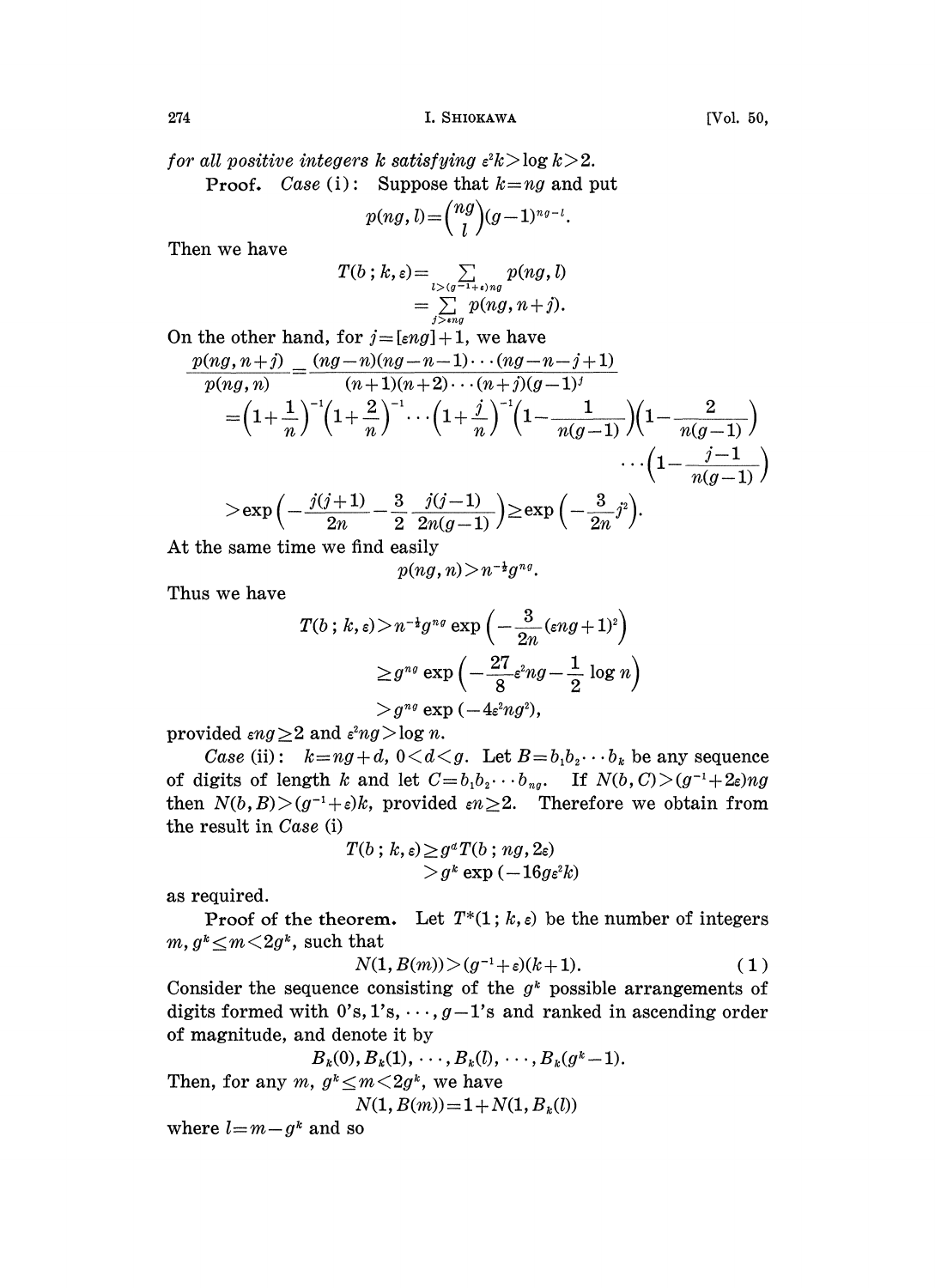No. 
$$
4
$$
]

$$
T^*(1; k, \varepsilon) \geq T(1; k, \varepsilon). \tag{2}
$$

$$
T^*(1; \kappa, \varepsilon) \geq T(1; \kappa, \varepsilon).
$$
 Now we choose a number  $\varepsilon > 0$  such that

$$
1-16\left(\log g\right)^{-1}g\epsilon^2 > \theta\tag{3}
$$

and let  $K$  be the least positive integer satisfying the following inequalities for all  $k\geq K$ :

$$
\varepsilon^2 k > \log k > 2 \tag{4}
$$

$$
(1-16 (\log g)^{-1} g \varepsilon^2) k > \theta(k+2) > 1.
$$
 (4)

(By (3) such a positive integer K surely exists.) For any  $k \geq K$ , we set  $\phi(k) = [g^{\theta(k+2)} - g^{\theta(k+1)}] + 2$ 

where  $[x]$  denotes the integral part of  $x$ , and

$$
\Phi(k) = \sum_{j=K}^{k} \phi(j), \qquad \Phi(K-1) = 0.
$$

Thus, taking account of  $(3)$  and  $(4)$ , we have, by the lemma above,

$$
T(1; k, \varepsilon) > \phi(k). \tag{5}
$$

By (2) and (5), we can, for any  $k\geq K$ , choose  $\phi(k)$  positive integers m in the interval  $g^*\leq m\leq 2g^*$  satisfying the condition (1), which we represent by  $m_j$ ,  $\Phi(k-1) \le j \le \Phi(k)$ .

We shall prove that the increasing sequence of positive integers  ${m_1, m_2, \dots}$ , constructed just above, has the properties mentioned in the theorem. It follows from the definition of the sequence  ${m_1, m_2, \dots}$ that

$$
\sum_{m_j \leq x} 1 \leq \sum_{k=1}^{k(x)} \sum_{q^{k-1} \leq m_j < q^k} 1 = \sum_{k=K+1}^{k(x)} \phi(k-1)
$$
\n
$$
\leq \sum_{k=K+1}^{k(x)} (g^{\theta(k+1)} - g^{\theta k} + 2) < g^{\theta(k(x)+1)} + 2k(x)
$$
\n
$$
\leq g^{2\theta} x^{\theta} + 4 \log x < g^{2} x^{\theta}
$$

for all sufficiently large  $x$ . Similarly we get

$$
\sum_{m_j\leq x} 1 \geq \sum_{k=K+1}^{k(x)-1} (g^{\theta(k+1)}-g^{\theta k}+1) > x^{\theta}.
$$

The non-normality to base g of this sequence is apparent, since we have by (1)

$$
\lim_{n\to\infty}\sup\frac{1}{n}N_n(1)\!\ge\!\limsup_{j\to\infty}\frac{\sum_{i=1}^jN(1,B(m_i))}{\sum_{i=1}^jk(m_i)}>g^{-1}+\varepsilon.
$$

This concludes the proof of our theorem.

 $\lim_{n \to \infty} \sup \frac{1}{n} \sum_{j=1}^N k(m_j)$ <br>concludes the proof of our theorem.<br>Finally we remark that the key point of the proof of the Copeland-Erdös theorem is in the estimation of the number  $T(b; k, \varepsilon)$  from above; more precisely,

 $T(b \,;\, k,\varepsilon) \!<\! g^k \exp{(-c g \varepsilon^2 k)}$ 

provided k is sufficiently large, where  $c > 0$  is an absolute constant. It is interesting that the fact that almost all real numbers are normal (in the sense of  $E$ . Borel) to any base can also be deduced from this inequality (see I. Niven  $[2]$ ). An elegant proof of the above inequality can be found in the Niven's monograph [2] and our proof of the lemma has been carried out along almost the same lines as in [2].